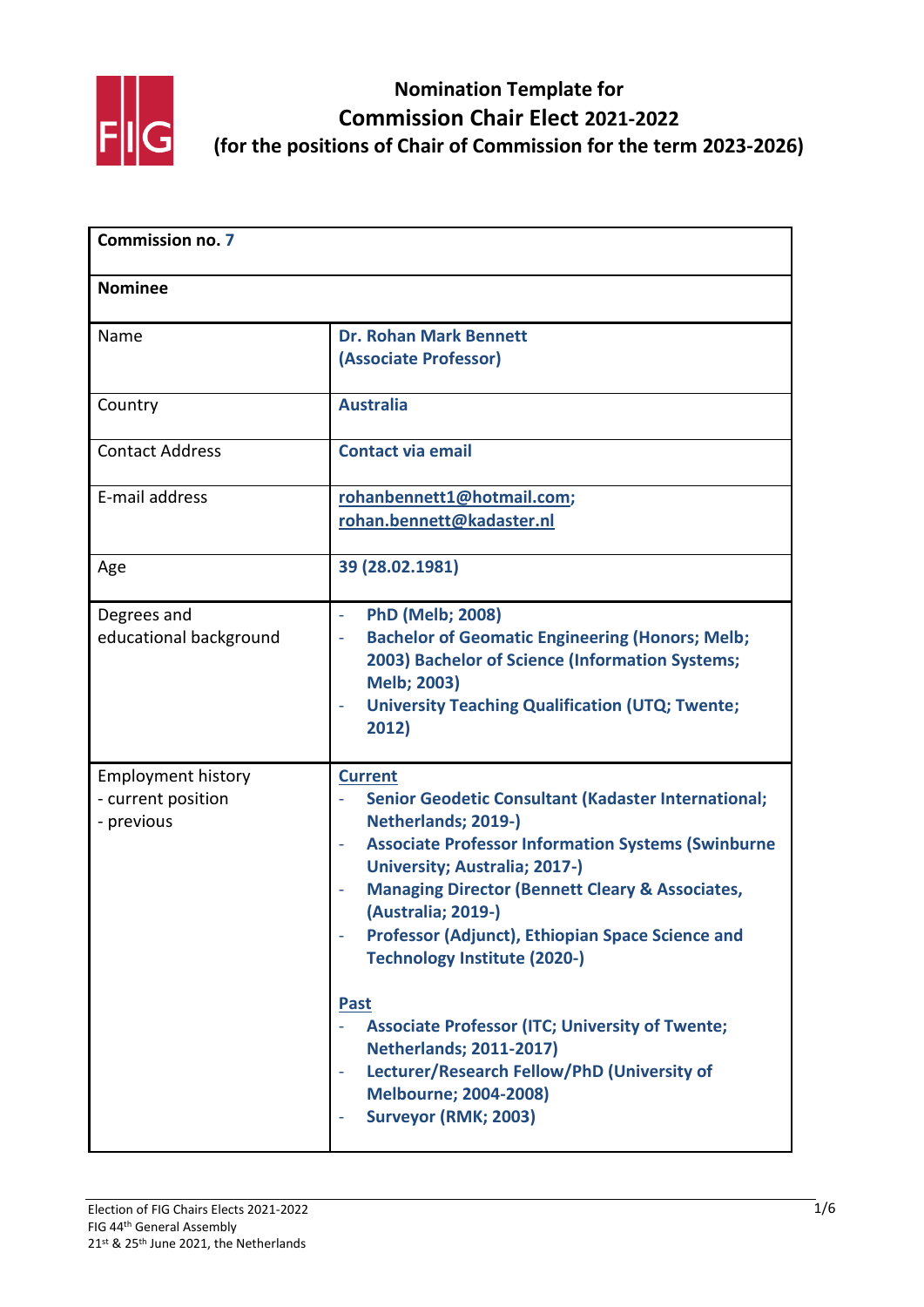

| Positions of trust      | <b>Current</b>                                                                         |
|-------------------------|----------------------------------------------------------------------------------------|
| - current               | Director, Bennett Cleary & Associates Pty. Ltd. (2018-)                                |
| - previous              | Project Manager, Kadaster International (2019-)<br>$\overline{\phantom{a}}$            |
|                         | <b>Editorial Board, Land Use Policy (2020-)</b>                                        |
|                         | <b>ARC Review Board (2018-)</b>                                                        |
|                         | <b>Editorial Board, Remote Sensing (Sub-Editor for</b>                                 |
|                         | <b>Urban Science section) (2018-)</b>                                                  |
|                         | <b>Editorial Board, Survey Review (ISI) (2015-)</b>                                    |
|                         | <b>Past</b>                                                                            |
|                         | <b>Research Director, BTE Department, Faculty of</b>                                   |
|                         | <b>Business and Law (2018)</b>                                                         |
|                         | Advisory Board Member, 'its4land' EC Horizon 2020<br><b>Project (2017-20)</b>          |
|                         | Discipline Leader - Information Systems, Swinburne<br><b>Business School (2017-18)</b> |
|                         | Director, School of Land Administration Studies, U-                                    |
|                         | Twente and Netherlands Kadaster (2016-2017)                                            |
|                         | Project Coordinator, its4land - European Commission                                    |
|                         | Horizon2020 (2016-17)                                                                  |
|                         | Portfolio Holder Research - Management Team, PGM                                       |
|                         | Dept, ITC University of Twente (2015-2017)                                             |
|                         | Swedish Riksbanken Jubileumsfond - Reviewer                                            |
|                         | (2017)                                                                                 |
|                         | Primary Investigator, CAESIE Grant - Australian                                        |
|                         | <b>Government / European Commission (2015)</b>                                         |
|                         | Primary Investigator, Monkicar/CoCoon -                                                |
|                         | <b>Netherlands Research Agency (NWO) (2012-13)</b>                                     |
|                         | PhD Completion Committees: Member x +10; Panel<br>Chair~5                              |
|                         | <b>Secretary of Melbourne University GPS (Geomatics</b>                                |
|                         | <b>Postgraduate Society) (2007)</b>                                                    |
|                         |                                                                                        |
| Positions in FIG        | FIG Commission 7 AGM 2020 Co-Organizer/Facilitator                                     |
| - current               | <b>FIG Commission 7 AGM 2019 Content Support</b>                                       |
| - previous              | <b>FIG Commission 7 WG 7.3 2015-2016</b>                                               |
|                         | FIG 4th and 5th LADM Workshop Co-Organizer 2012-14                                     |
|                         | FIG Young Ambassador Sydney Congress 2010 (2006-                                       |
|                         | 2010)                                                                                  |
| Other activities in FIG | <b>Attendee, Presenter, Session Chair, and/or Rapporteur:</b>                          |
|                         | <b>FIG Congresses: 2006; 2010</b>                                                      |
|                         | FIG Working Weeks: 2012, 2016                                                          |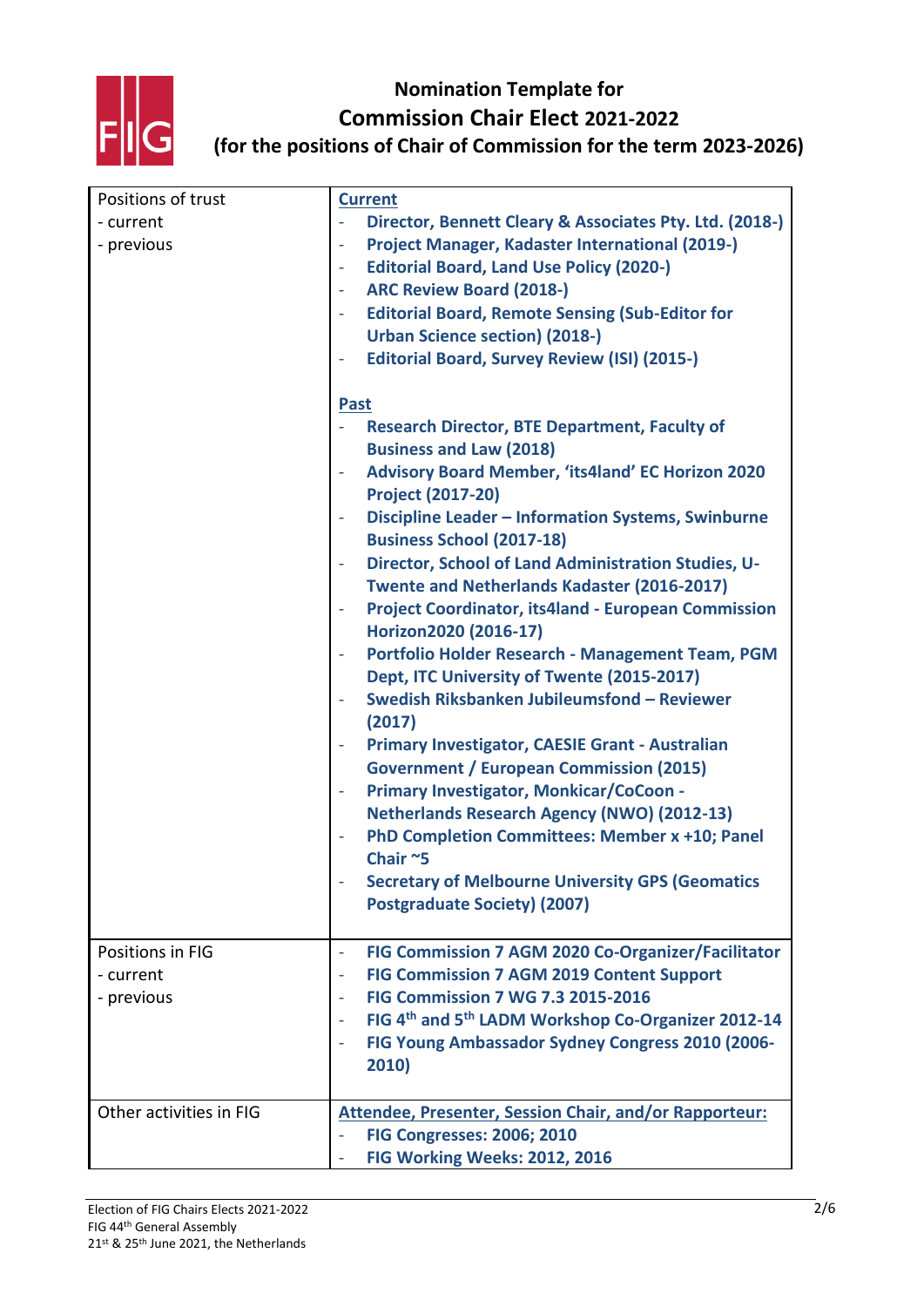

|                                    | FIG Commission 7 AGM: 2015; 2019; 2020                   |
|------------------------------------|----------------------------------------------------------|
|                                    | FIG YSN 4 <sup>th</sup> Euro Meeting: 2016               |
|                                    | <b>FIG Peer Reviewer: 2010</b>                           |
|                                    |                                                          |
|                                    | <b>Contributor to:</b>                                   |
|                                    | FIG Publication 61 'Cadastre 2014 and Beyond'            |
|                                    |                                                          |
|                                    | Article of the month:                                    |
|                                    | FIG June 2011                                            |
|                                    | <b>FIG February 2017</b>                                 |
|                                    | <b>FIG October 2019</b>                                  |
|                                    |                                                          |
| Field of surveying discipline      | <b>Cadastral Surveying</b><br>$\Box$                     |
|                                    | <b>Land Administration</b>                               |
|                                    | <b>Land Management</b>                                   |
|                                    | <b>Land Registration</b>                                 |
|                                    | <b>Land Information Systems</b>                          |
|                                    |                                                          |
| <b>Nominees Statement:</b>         |                                                          |
|                                    |                                                          |
| Why I want to be a                 | I am nominating for FIG Chair Commission 7 for the       |
| <b>Commission Chair and what I</b> | following reasons:                                       |
| would like to achieve              |                                                          |
|                                    | 1. To continue to enhance the proud tradition of         |
|                                    | <b>Commission 7 as the premier platform for</b>          |
|                                    | international dialogue and discourse amongst the         |
|                                    | cadastral surveying and land administration              |
|                                    | profession, including those who are young and            |
|                                    | emerging (e.g. YSN)                                      |
|                                    |                                                          |
|                                    | To increase awareness, alignment, and advocacy of        |
|                                    | the cadastral surveying profession with FIG              |
|                                    | <b>Commissions, international agencies (e.g. UNGGIM,</b> |
|                                    | UN-Habitat, FAO), donors (e.g. World Bank), and          |
|                                    | partner professional bodies.                             |
|                                    |                                                          |
|                                    | To support and directly contribute to responsible<br>З.  |
|                                    | socio-technical developments for the cadastral           |
|                                    | surveying profession, at the international level,        |
|                                    | including the creation and dissemination of              |
|                                    | knowledge and publications (e.g. LADM Edition II;        |
|                                    | OGC LandInfra; 3D/4D/Digital Twins; Al/Feature           |
|                                    | <b>Extraction; Blockchain; AR/VR)</b>                    |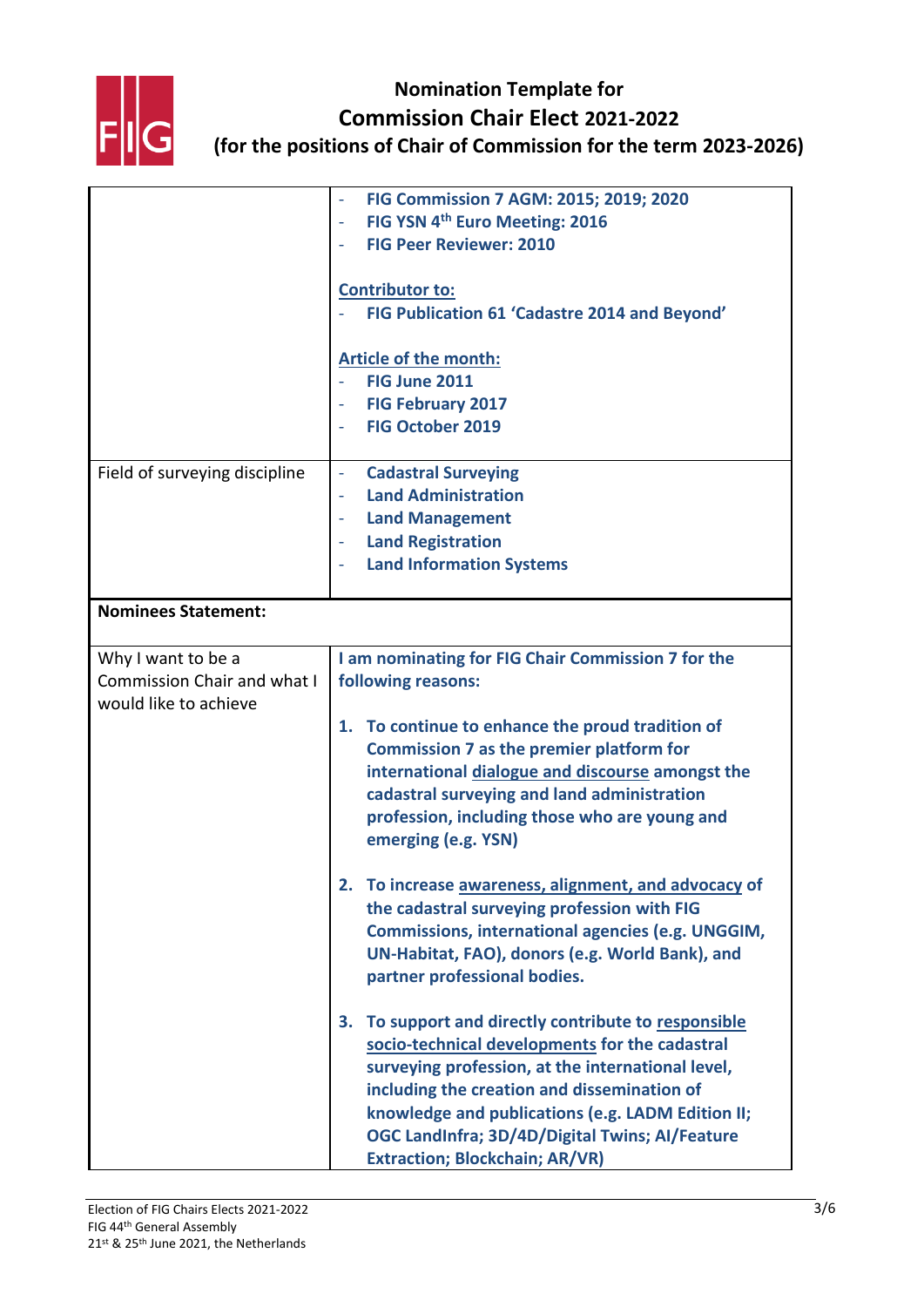

|                                                       | On these goals, I have consulted directly with the current<br><b>Chair of FIG Commission 7 (Dr. Daniel Paez), to ensure</b><br>alignment, support, and smooth transition with current<br>activities.                                                                                                                                                                                                                                                                                                                                                                                                                              |
|-------------------------------------------------------|-----------------------------------------------------------------------------------------------------------------------------------------------------------------------------------------------------------------------------------------------------------------------------------------------------------------------------------------------------------------------------------------------------------------------------------------------------------------------------------------------------------------------------------------------------------------------------------------------------------------------------------|
|                                                       | Whilst it advances and mainstreaming of geospatial<br>technologies has changed the way we map and survey,<br>bring a whole range of new stakeholders into the realm<br>of cadastre and land administration, I firmly believe it<br>remains important for the cadastral profession, at the<br>global level, to continue to take a leading role in<br>informing and guiding future developments. With 20<br>years working in the field of cadastre and land<br>administration, across multiple countries, I believe I am<br>well placed to garner the support of cadastral<br>community to work together to achieve the above aims. |
| What I can offer to FIG in<br>support of the aims and | I bring the following attributes and key skills to FIG and<br><b>Commission 7</b>                                                                                                                                                                                                                                                                                                                                                                                                                                                                                                                                                 |
| objectives of the Commission                          | 1. Lasting Commitment: My entire working career<br>has been based in the domain of land<br>administration and cadastre, commencing with a<br>PhD under former Commission 7 Chair, Prof. Ian<br>Williamson. I have been a regular contributor in<br>terms of expertise, effort, and support to<br>Commission 7 since 2006 – and plan to continue<br>that support, regardless of whether in the role of<br>Chair.                                                                                                                                                                                                                   |
|                                                       | <b>International Networked: Having worked at</b><br>2.<br>cadastral and land administration holds in<br><b>Australia (University of Melbourne) and the</b><br><b>Netherlands (ITC, University of Twente; Kadaster</b><br>International), I bring a strong international<br>network of partners, collaborators, and friends,<br>made up of leading practitioners, scholars, and<br>thought-leaders across government, private<br>sector, and academic - across Europe, Oceania,<br>Asia, Africa, and North and South America.                                                                                                      |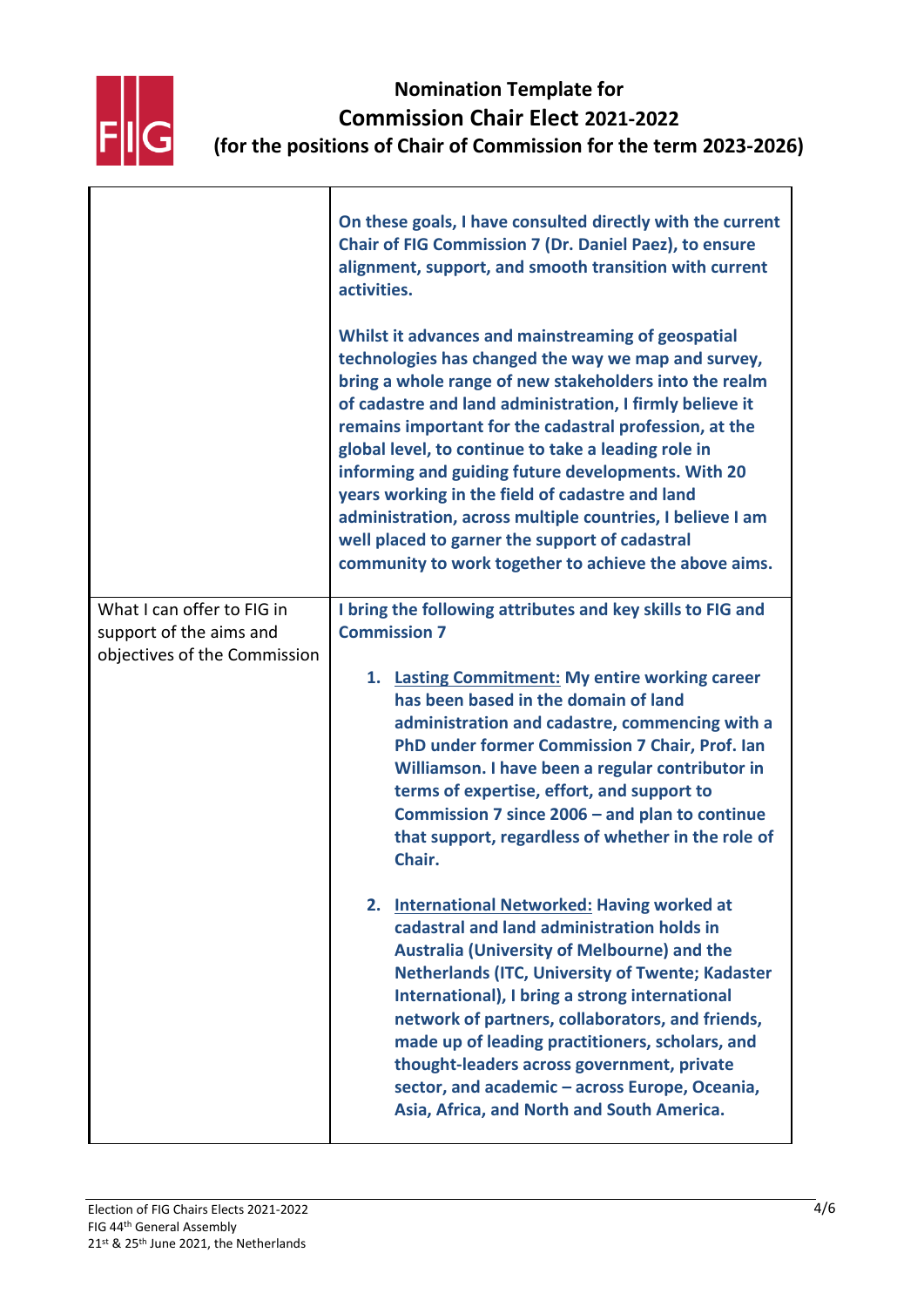

|                            | 3. Leading-Edge Developer: Having direct<br>connections working with government (Kadaster<br>Netherlands), academia (Swinburne), private<br>sector (Bennett Cleary & Associates), provides<br>access and involvement to the latest technical<br>and political developments impacting upon the<br>cadastral domain. I have been directly involved in<br>these developments over the last 15 years. This<br>knowledge can and will be used to drive the<br><b>Commission 7 agenda, to ensure positive and</b><br>useful developments are created by, and made<br>available to, the broader cadastral surveying<br>community. |
|----------------------------|----------------------------------------------------------------------------------------------------------------------------------------------------------------------------------------------------------------------------------------------------------------------------------------------------------------------------------------------------------------------------------------------------------------------------------------------------------------------------------------------------------------------------------------------------------------------------------------------------------------------------|
| My key skills              | 1. Appropriately Qualified: I possess a PhD in the<br>cadastral field, further backed by other degrees<br>and qualifications in geomatics, information, and<br>education.                                                                                                                                                                                                                                                                                                                                                                                                                                                  |
|                            | <b>Respectful to Traditions, with Growth Mindset:</b><br>2.<br>My academic background equips me with<br>appreciation and respect for the past<br>developments and cadastral challenges, whilst my<br>R&D focus and entrepreneurial mindset with<br>industry ensures I'm always looking for new<br>opportunities to improve techniques and tools<br>used within the cadastral profession.                                                                                                                                                                                                                                   |
|                            | <b>International Leadership Experience: I have strong</b><br>3.<br>experience in successfully leading diverse groups<br>and project teams, across multiple countries,<br>languages, time-zones, and disciplines.                                                                                                                                                                                                                                                                                                                                                                                                           |
| Any other general comments |                                                                                                                                                                                                                                                                                                                                                                                                                                                                                                                                                                                                                            |
| <b>Nominator</b>           |                                                                                                                                                                                                                                                                                                                                                                                                                                                                                                                                                                                                                            |
|                            |                                                                                                                                                                                                                                                                                                                                                                                                                                                                                                                                                                                                                            |
| Name of member Association | <b>Surveying &amp; Spatial Sciences Institute (SSSI); Australia</b>                                                                                                                                                                                                                                                                                                                                                                                                                                                                                                                                                        |
| Name and title of contact  | <b>Mr. Paul Digney</b>                                                                                                                                                                                                                                                                                                                                                                                                                                                                                                                                                                                                     |
| person                     | <b>President at Surveying &amp; Spatial Sciences Institute (SSSI)</b>                                                                                                                                                                                                                                                                                                                                                                                                                                                                                                                                                      |